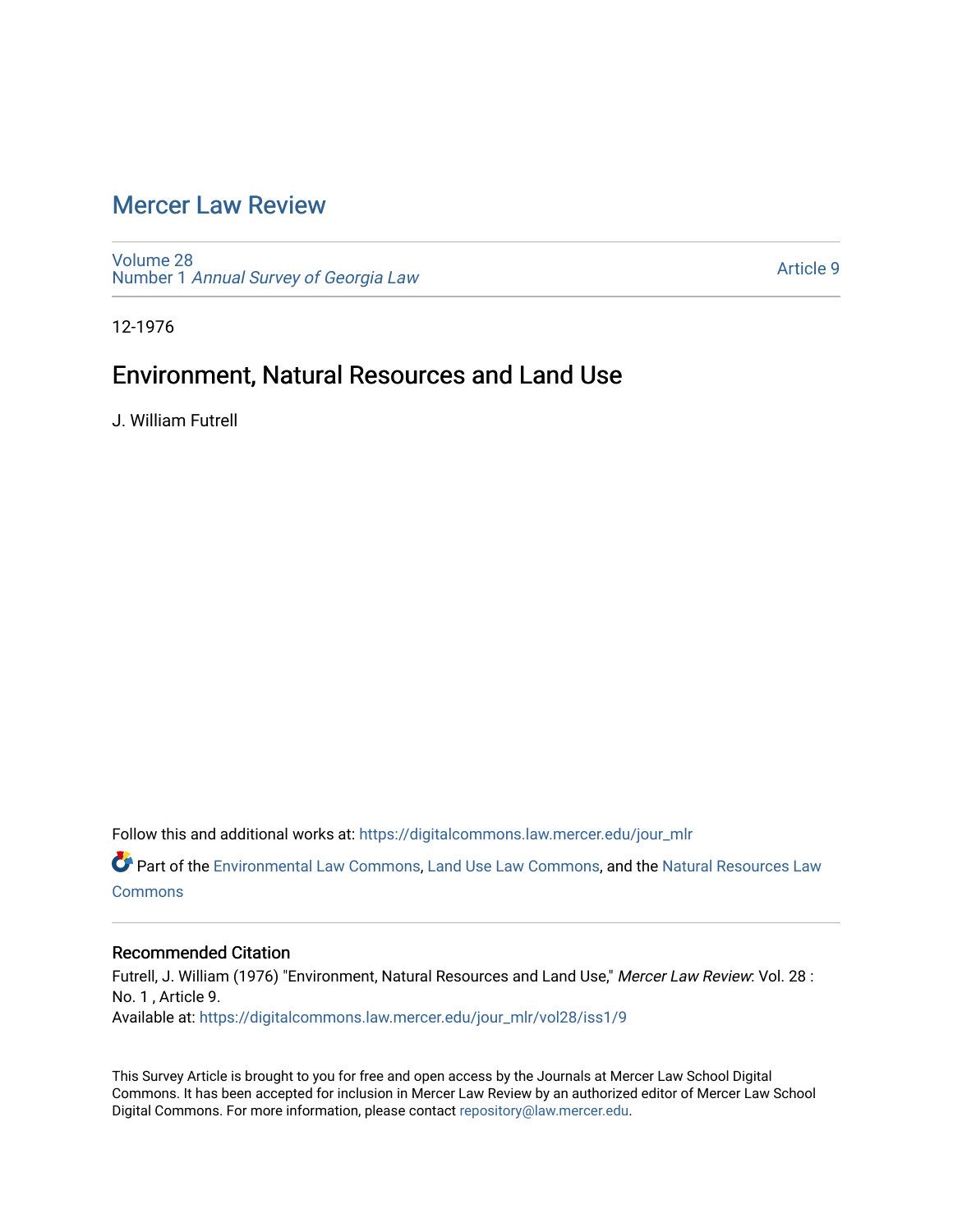# **Environment, Natural Resources and Land Use**

#### **By J. William Futrell\***

During the survey period, both the courts and the legislature moved to resolve basic uncertainties as to the validity of land use, natural resource, and environmental protection laws and regulations. In *Barrett v. Hamby,'* the court clarified the relationship between the taking clause and police power regulation and moved to a position closer to the mainstream of American law. The General Assembly sought to resolve any doubts as to the State's ability to legislate in the land use and natural resource protection field by adding language to the proposed editorial revision of the state constitution which specifically bases future land use and natural resource protection laws on the State's police power. The Georgia Supreme Court's validation of three recently passed natural resource protection laws as constitutional eased the concern over the court's past hostility toward planning laws and, in two landmark cases, the court recognized the implications of the energy crisis for public utility rate regulation and defined the limits of public ownership and control of the state's beaches.

#### I. THE **POWER** TO GOVERN

The year's most significant decision was the Georgia Supreme Court's clarification of the interplay between the taking clauses of the United States and Georgia Constitutions' and resource legislation and regulation based on the state's inherent police power to protect the health and welfare of its people. While Georgia's leaders have acknowledged the need for additional environmental and resource laws based on a comprehensive regional planning mechanism, initiatives for such laws have faltered because of a persistent strand of hostile decisions of the Georgia Supreme Court<sup>3</sup> which have caused doubt as to the state's authority to act. Although

**3.** An analysis of the difficulties facing environmental and land use laws in Georgia is found in **W.** Futrell, *The Hidden Crisis in Georgia Land Use,* 10 **GA.** L. **REV. 53 (1975).**

**<sup>\*</sup>** Associate Professor of Law, University of Georgia School of Law. Tulane University (B.A., **1957);** Columbia University (LL.B., **1965).**

**<sup>1. 235</sup>** Ga. **262, 219** S.E.2d **399 (1975).**

<sup>2.</sup> **GA.** CONST. art. **I,** § III, para. I; **GA.** CODE **ANN.** § 2-301 **(1973)** states that "[p]rivate property shall not be taken, or damaged, for public purposes, without just and adequate compensation being first paid. . . ." The Federal Constitution states, "[n]or shall private property be taken for public use, without just compensation." U.S. CONST. amend. V. Taking Clause cases often arise out of alleged excessive governmental regulation which reduces the value of the plaintiff's property. *See* Barrett v. Hamby, *supra.*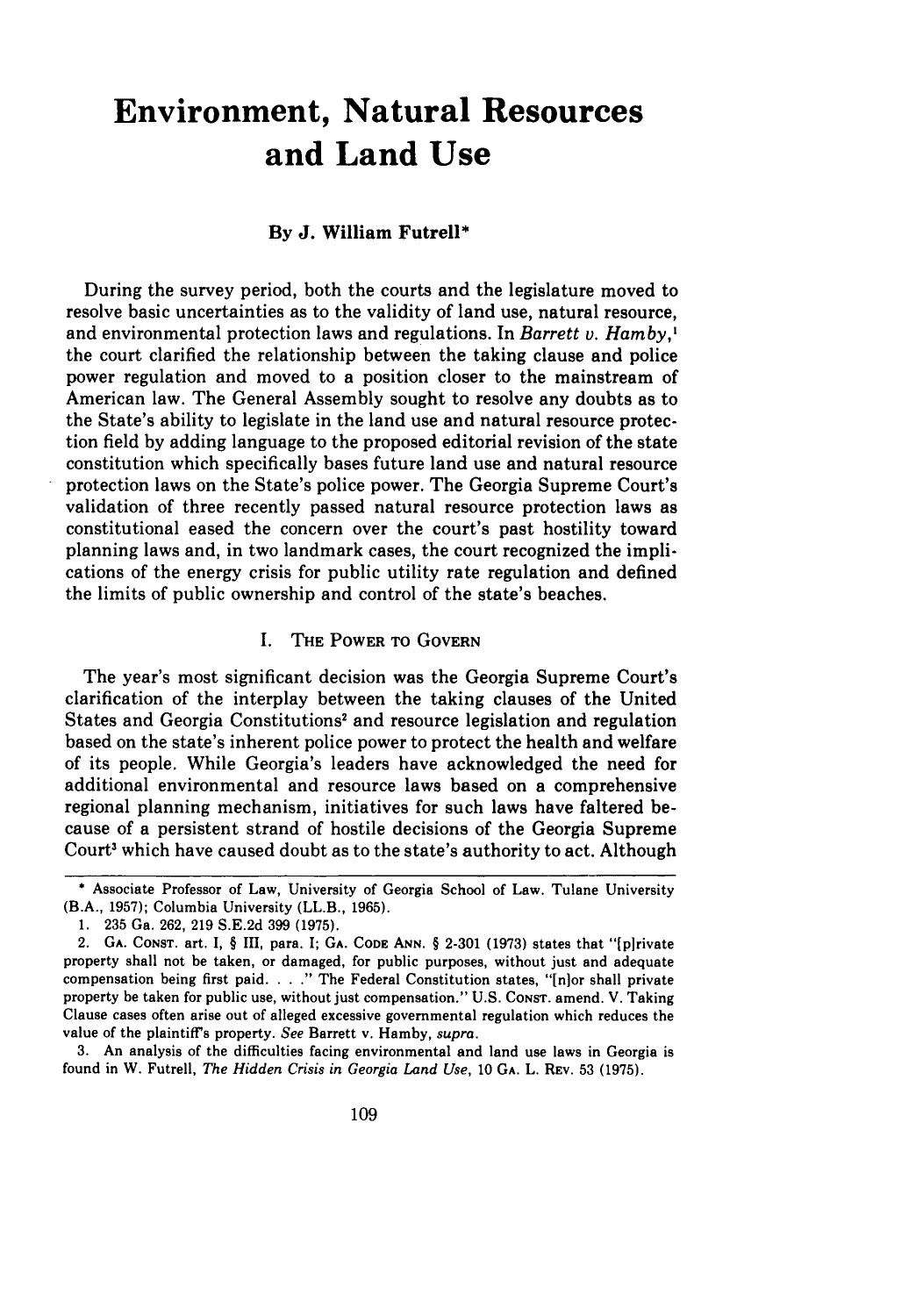the court had not, until this term, adjudicated the validity of natural resource and land use planning laws as such, its hostility toward one kind of planning law, zoning, has had a chilling affect on legislative proposals in this area.4 In *Barrett,* the Georgia Supreme Court articulated the standards which it will apply in deciding whether a zoning ordinance violates the constitutional provisions against taking private property without just compensation. The court states,

as the individual's right to unfettered use of his property confronts the police power under which zoning is done, the balance the law strikes is that a zoning classification may only be justified if it bears a substantial relation to the public health, safety, morality or general welfare. Lacking such justification the zoning may be set aside as arbitrary or unreasonable.'

The court defines substantial as being more or less synonymous with reasonable:

as these critical interests are balanced, if the zoning regulation results in relatively little gain or benefit to the public while inflicting serious injury or loss on the owner, such regulation is confiscatory and void. . **.** . Moreover we specifically rule that for such unlawful confiscation to occur, requiring that the zoning be voided, it is not necessary that the property be totally useless for the purpose classified. . **.** . It suffices to void it that the damage to the owner is significant and is not justified by the benefit to the public.

The *Barrett* case arose out of an application to construct a shopping center by the owners of the 26-acre Hamby property which was restricted by the Cobb County zoning ordinance to single family houses on half-acre lots. The County Board of Commissioners denied the application, basing their decision on the existing land use plan which already provided for extensive acreage for commercial development in the area. On appeal, the commissioners argued that the court should rely on the presumption of validity which attaches to zoning ordinances because of their legislative nature. In view of the applicant's detailed testimony as to the financial burden caused by the refusal to rezone the property and the county's failure to introduce countervailing testimony concerning the decision's effect on the public welfare and the benefit achieved, the court held that the alleged community welfare interest was too vague and weighed too lightly in the balance to offset the owner's substantial injury. *Barrett* is a rather conventional American zoning case when compared with cases from other

*<sup>4.</sup> See, e.g.,* Herrod v. O'Beirne, 210 Ga. 476, 80 S.E.2d 684 (1954); Hunt v. McCollum, 214 Ga. 809, 108 S.E.2d 275 (1959).

<sup>5. 235</sup> Ga. at 265, 219 S.E.2d at 402.

<sup>6.</sup> *Id.* at 266, 219 S.E.2d at 402.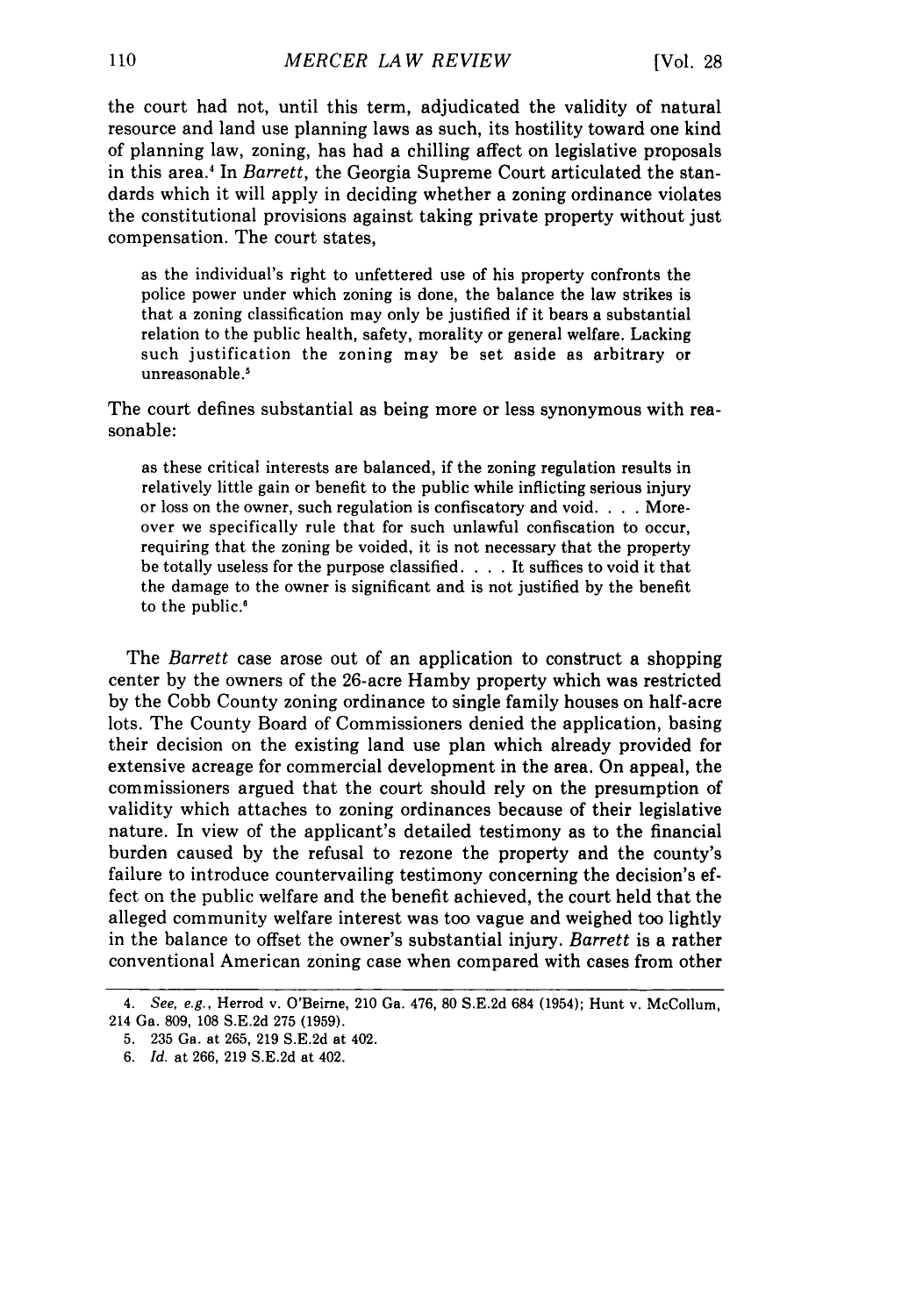jurisdictions in which courts have taken an active position in judicial review.' Nevertheless, it represents a great step forward for Georgia courts, as it is the first explicit endorsement of the balancing analysis found in Georgia Supreme Court decisions and is the first acknowledgement by that court that zoning and land use planning rest upon the police power.

A few months after *Barrett* the Georgia Supreme Court decided *Metropolitan Atlanta Rapid Transit Authority v. Datry*,<sup>8</sup> a suit brought by shop owners on a street which had been closed by subway construction and changed into a pedestrian mall leading to the subway station. The termination of vehicular access to the plaintiff's stores was held to be a taking, calling for the payment of compensation to the shop owners. Justice Gunter, in a short but sharply reasoned dissent, argued that since the city has the authority to regulate the use of street easements under its police power, the termination of vehicular traffic from the street facing the store entrances was not a taking. Indeed, the termination of vehicular access should not have resulted in a compensation award at that point in time because any customers lost because of the street closing will probably be replaced by new customers using the subway stop. The *Datry* opinion is disappointing in its failure to apply the balancing analysis announced by *Barrett,* since the damage to the plaintiffs was so consequential and so speculative at the time of suit that it would appear to have been more appropriate to have relegated their claim to an inverse condemnation proceeding.

Although *Barrett,* with its balancing analysis, points to a new strand of Georgia jurisprudence, other cases of the term suggest that the taking clause is vital in Georgia jurisprudence and it will be a force to be dealt with in any case concerning natural resource, environmental, or land use regulation. If the Georgia courts take into consideration non-economic matters difficult of quantification, such as the public interest in neighborhood stability or the state's interest in protecting environmental diversity necessary for the integrity of ecosystems, then comprehensive environmentally based planning laws should be upheld on judicial review. However, if, in future cases, the courts consider only matters capable of proof in dollars and cents and do not weigh these abstract factors which are difficult of quantification, then the *Barrett* analysis will not be the advance it is presently thought to be.

In view of the General Assembly's concern over the Georgia Supreme Court's hostility to planning laws, a significant development was the court's denial of constitutional challenges to the Georgia Land Sales Act of 1972,' the Surface Mining Act of 1968,10 and the Control of Outdoor

<sup>7.</sup> See F. Schnidman, *The Courts Enter the Zoning Game: Will Local Government Win* or *Lose?,* 43 **GEo.** WASH. L. REV. 590 (1975).

<sup>8. 235</sup> Ga. 568, 220 S.E.2d 905 (1975).

<sup>9.</sup> **GA. CODE ANN.** § 84-61 *et. seq.* (1974).

**<sup>10.</sup> GA. CODE ANN.** § 43-14 *et. seq.* (1974).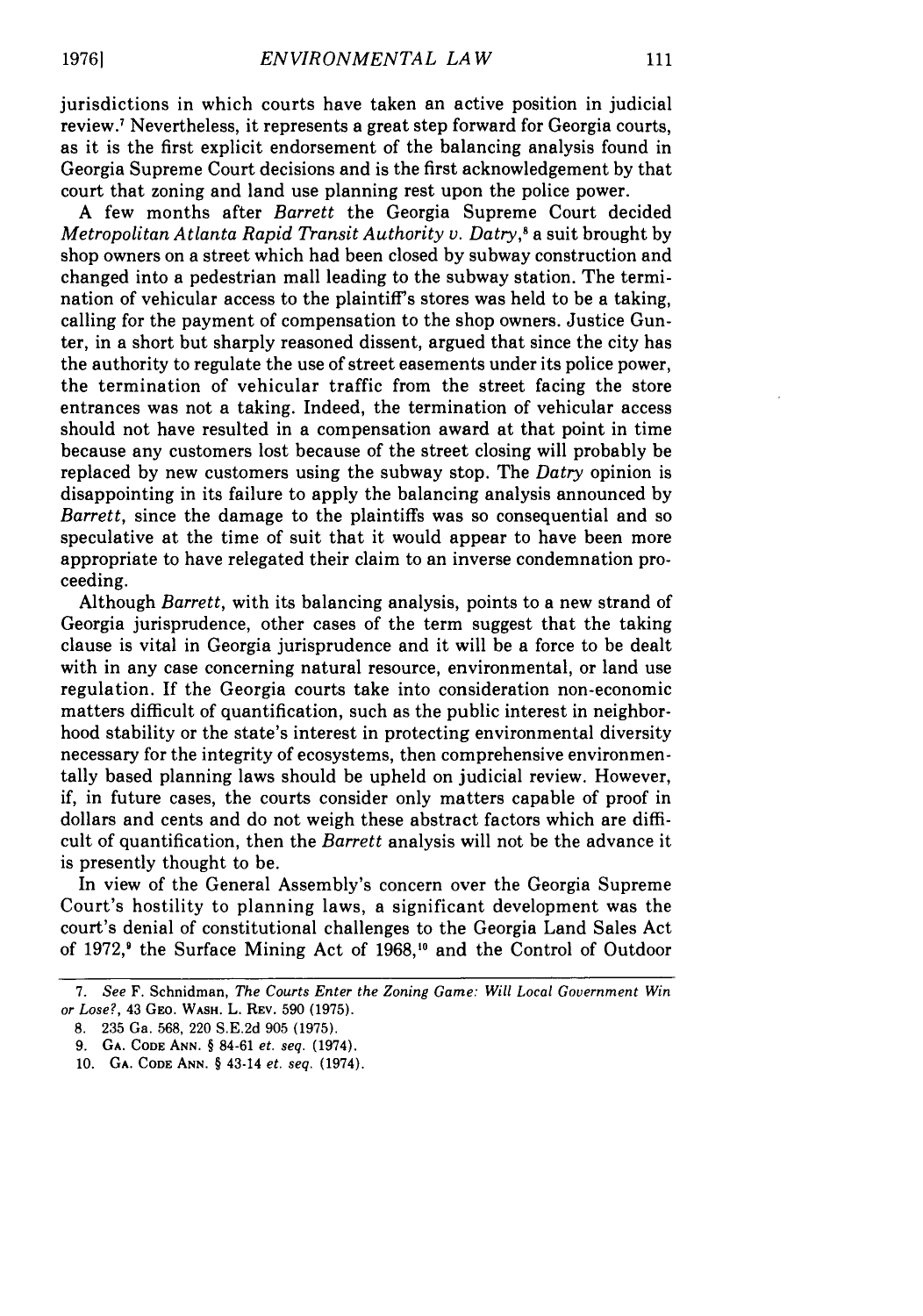Advertising Act of 1973."

In *Screamer Mountain Development, Inc. v. Garner*,<sup>12</sup> the court brushed aside constitutional challenges to the Georgia Land Sales Act of 1972 which requires the filing of reports concerning large scale developments involving 150 or more lots being sold out of a common subdivision. The Act, aimed at north Georgia resort developers whose activities in the Blue Ridge Mountain area of the state have been described as the greatest menace yet to the southern mountains, 13 functions as an anti-fraud statute, requiring that any developer desiring to promote such a subdivision file an application for registration with the Secretary of State. The application requires disclosure of detailed information on the financing and development plans of the resort.<sup>14</sup> A public report is also required for prospective purchasers who may rescind the contract if valid disclosure is not made.<sup>15</sup> In its first interpretation of the Act, the Georgia Supreme Court held that a subsequent purchaser is not included in the definition of "purchaser" and thus falls outside the protection of the statute.

In *Georgia Marble Co. v. Walker,"* the supreme court in its first opinion on the Surface Mining Act of 1968 held that the Act established only minimum regulations for surface mining and that counties could enact and enforce, through their zoning regulations, different or more restrictive requirements than those called for by the Act or the Department of Natural Resources regulations.

In *City of Doraville v. Turner Communications Corp.,"* the Georgia Supreme Court held that the state law concerning outdoor advertising signs had not preempted the police power authority of local governments to regulate outdoor advertising signs and assumed without discussion that the statute was valid. Indeed, the only question was whether the community could enact stricter regulations on the basis of its own local police power authority. The court held that under its police power authority, a municipality can enact and enforce reasonable regulations governing the erection and maintenance of signs within its jurisdiction. The court considered the local ordinance governing the regulation of outdoor advertising signs a regulatory ordinance governing activities and not a zoning ordinance.

**<sup>11.</sup> GA. CODE ANN.** § **95A-9** *et. seq.* (1974).

<sup>12. 234</sup> Ga. **590, 216 S.E.2d 801 (1975).**

**<sup>13.</sup>** *See* O'Neill, *Greatest Menace Yet to Southern Mountains,* **SOUTHERN VOICES,** May-**June** 1974, at **73-78.**

**<sup>14.</sup> GA. CODE ANN.** at **84-6103 (1974).**

**<sup>15.</sup> GA. CODE ANN. at 84-6108 (1974).**

**<sup>16.</sup> 236 Ga.** 545, **224 S.E.2d** 394 **(1976).**

**<sup>17. 236</sup>** Ga. **385, 223 S.E.2d 798 (1976).**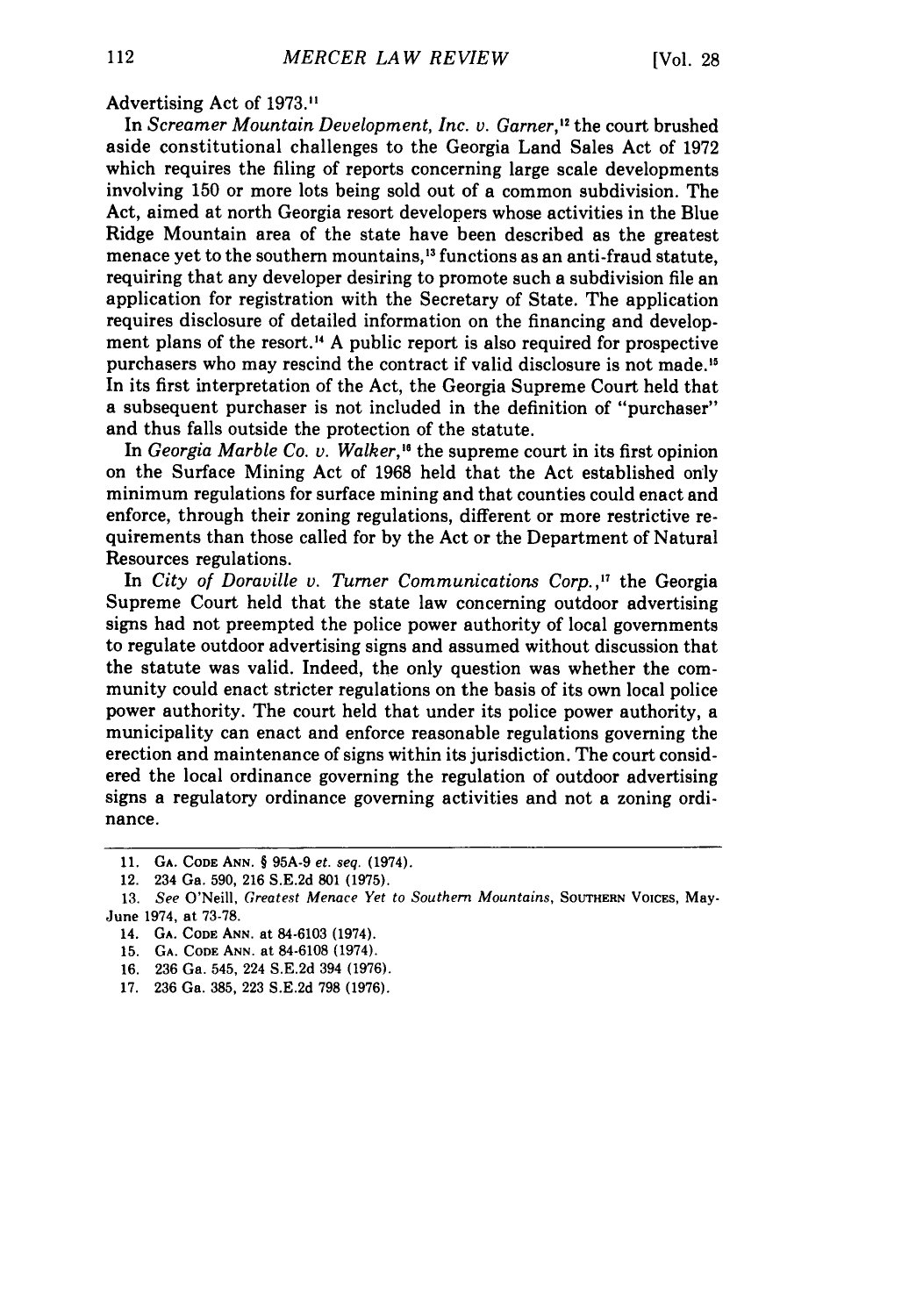#### **II.** Two LANDMARK CASES: THE ENERGY CRISIS AND OWNERSHIP OF THE **BEACHES**

Another significant judicial development was the Georgia Supreme Court's recognition of the far-reaching implications of the energy crisis. A standard feature of electric utility rate making has been the provision of discounts to large scale users, giving cheaper incremental rates to industrial consumers. Utilities justified such a rate structure on the grounds of economy of scale and the desirability of promoting growth in the system. Following the Arab oil embargo and the beginning of changing attitudes toward unlimited growth, the Georgia Public Service Commission devised a new rate structure shifting the cost of expansion on to those users whose demands were causing the need for additional facilities. In *Allied Chemical Corp. v. Georgia Power Co.,"5* the Georgia Supreme Court upheld the new rate structure stating:

The old notions of rate making, which prevailed before the energy crisis, sought to maximize energy sales and encourage even greater energy consumption. Now that a true energy crisis is upon us, we would be surprised to find that this continues to be a goal. With energy now recognized as a scarce natural resource, conditions might no longer exist for necessarily favoring large users with low rates. That of course is not for us to decide. We do decide, however, that nothing in this record shows that it was unreasonable for the commission to conclude that the largest users were primarily responsible for the need for increased facilities.

Thus, the Georgia Public Service Commission and the Georgia Supreme Court join an increasing number of state courts which have revised rate structures to place a higher cost upon those large scale users of energy whose demands for more power fuel the ever mounting strain on resources.'<sup>9</sup>

In *State v. Ashmore*,<sup>20</sup> the Georgia Supreme Court settled the legal questions concerning public and private rights in the foreshore (that area between the high watermark and the low watermark along Georgia's coast) in favor of the state. This decision defining the boundary between private and public property as the high watermark is of major significance for coastal zone management and regulation of coastal resources because it confirms the state's free hand in administering the area. The plaintiffs, subdivision lot owners who wanted to develop homes along the dunes and sand beaches of St. Simons Island, claimed title to the beach down to the low watermark because of a 1902 General Assembly Act which stated:

<sup>18. 236</sup> Ga. 548, 224 S.E.2d 396 (1976).

<sup>19.</sup> A discussion of the regulatory theories on which the new types of rate structures are based is found in R. Cudahy and R. Malko, *Electric Peak Load Pricing: Madison Gas and Beyond,* 1976 Wisc. L. REV. 47 (1976).

<sup>20. 236</sup> Ga. 401, 224 S.E.2d 334 (1976).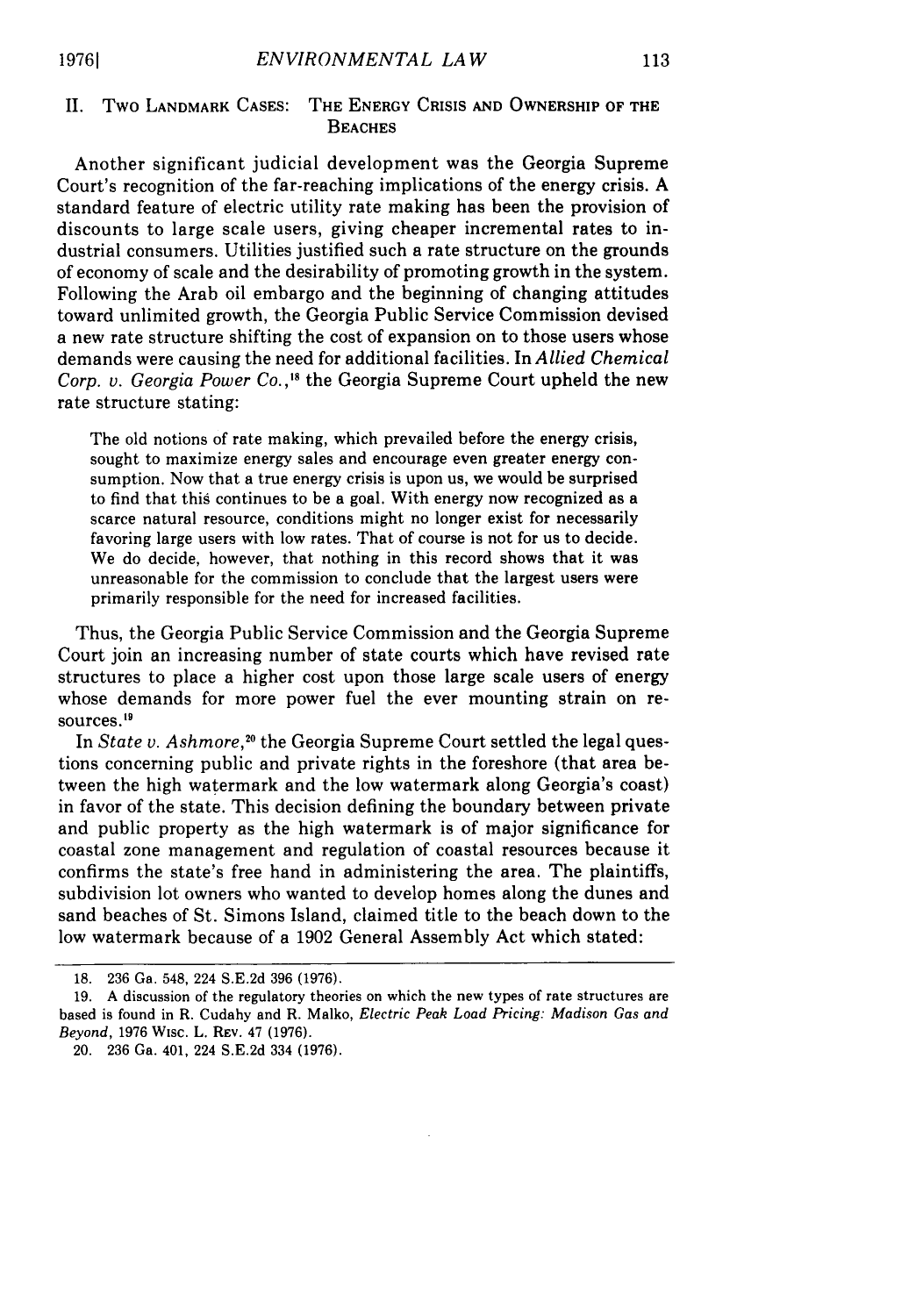For all purposes, including among others, the exclusive right to the oysters and clams (but not to include other fish) therein or thereon being, the boundaries and rights of owners of land adjacent to or covered in whole or in part **by** navigable tide waters, as defined **. . .** shall extend to low watermark in the bed of the water: Provided, however, that nothing in this and the two preceding sections shall be so construed as to authorize such an exclusive appropriation of any tide water, navigable or nonnavigable, **by** any person whomsoever, as to prevent the free use of the same **by** others for purposes of passage and for the transportation of such freight as may be capable of being carried thereover.<sup>21</sup>

The majority, in upholding public ownership and with it the right of the state to regulate the foreshore without running afoul of the taking clause, relied on the debates of the 1943-44 Constitutional Commission, which drafted the current state constitution. In an extensive use of legislative history, the court declared that the **1902** Act, w) **\*'h** was ratified in the constitution, gave title only to the oyster and clam oeds. In passing on the status of the accreted land (the dry land area) which had been built up in the decades since the area had first been platted, the court recognized the general principle that gradual accretions of land from navigable tide waters accrue to the adjacent land owner. Holding that the accreted land in dispute accrued to the owners of the inshore lots, the court nevertheless held that issues of fact remained to be resolved **by** the trial court as to whether the said land had been dedicated to public use or had become subject to prescriptive rights on the part of the public **by** continued use. Two strongly worded dissents argued that the **1902** Act specifically conveyed away all public rights in the tide water area, that no matter what the value of the tidal zone might be in the 1970's the transfer remained firm, and that the effect of the majority opinion was to take private property without the payment of just compensation.

#### **III. MINING**

The Georgia Supreme Court cases on mining activity turned primarily on the problem of controlling waste from mines. While Georgia has a surface mining statute, no specific statute provides for disposal of waste from mines and the principles of tort law applicable to injury to land generally apply. In *Morey v. Dixie Lime & Stone Co. ,2* the court of appealsreversed a lower court award of \$2,800 to plaintiffs whose property had been damaged by an overflow of sludge from a neighboring limestone mine. The court found that the award of \$2,800 was not inadequate as a matter of law on the evidence presented but that the charge to the jury on measurement of damages was misleading. In 1967, plaintiff's predecessor in

<sup>21.</sup> **GA. CODE ANN.** § 85-1309 (1970).

<sup>22. 134</sup> Ga. App. 928, 216 S.E.2d **657** (1975).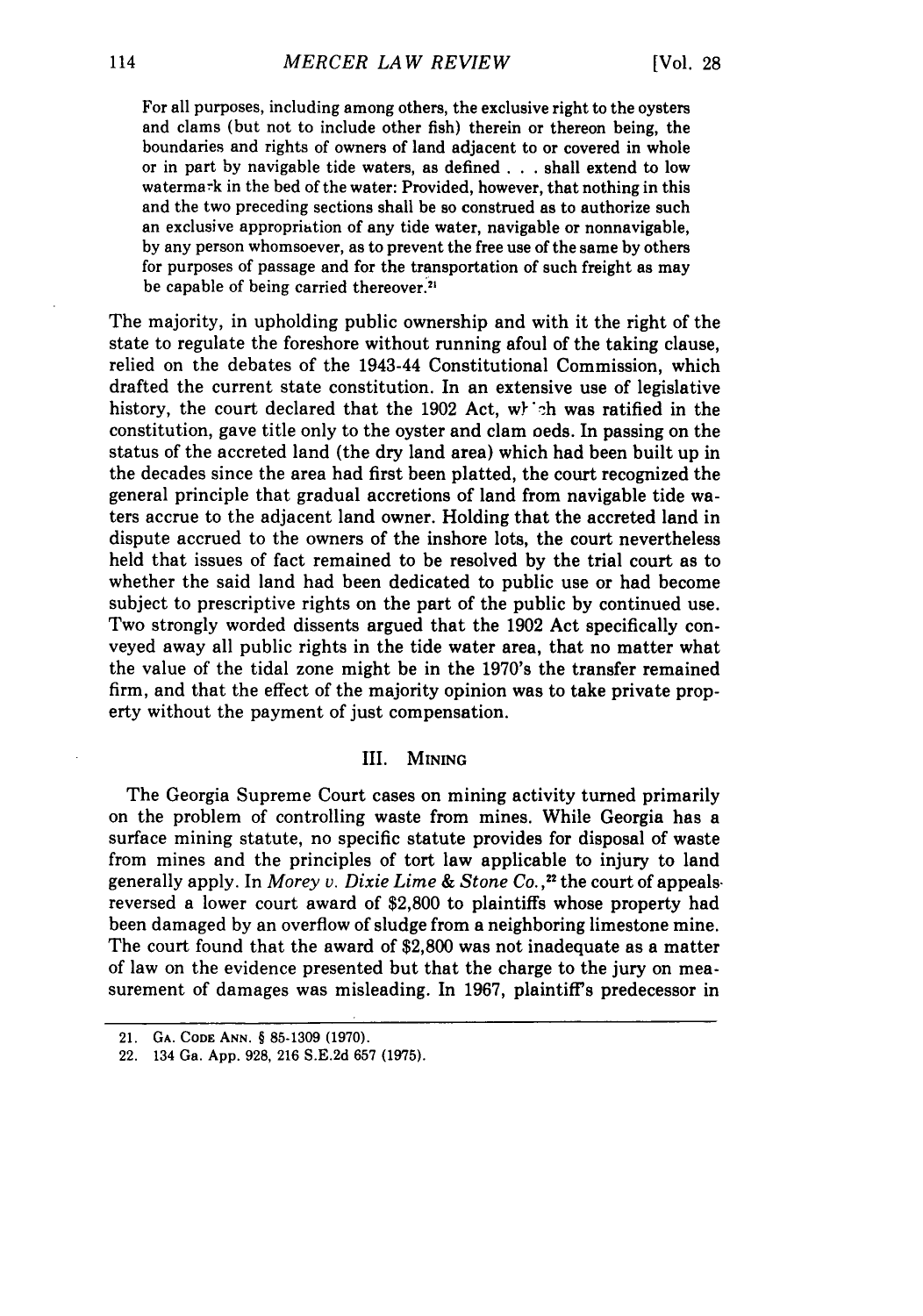title had entered into a settlement agreement with the defendant's predecessor for \$7,000 for damage done to the land up to that time. After the purchase in 1972, the defendants continued to damage plaintiff's property by dumping sludge and waste from its mining operations. The erroneous charge concerned the jurors consideration of the settlement sum paid for prior damage to the property.

In *Davidson Mineral Properties, Inc. v. Gifford Hill & Co.*<sup>23</sup> the Georgia Supreme Court ruled that even though earlier cases had denied an injunction against Gifford Hill's operation of a rock quarry and stone crushing plant, the plaintiff could press its claim for damages for the nuisance caused by the defendant's activities. An earlier case, *Davidson Mineral Properties v. Gifford Hill & Co.*,<sup>24</sup> had denied an injunction because no actual or threatened injury to the Davidson property had been shown. In the instant case, the plaintiff sought to present evidence of actual damages from the operation of the rock quarry. Even though injunctive relief had been denied, this was held not to be dispositive of plaintiff's damage claim and summary judgment was held to be inappropriate.

The zoning problems caused by the operations of rock quarry and stone crushing plants have been discussed in a number of Georgia cases. Most recently, in *Martin Marietta Corp. v. Macon-Bibb County Planning & Zoning Commission,25* the Georgia Supreme Court upheld the denial of a special use permit for the development of a crushed stone quarry by a regional planning and zoning commission. This denial runs counter to a series of cases which have upheld the right of rock quarries and rock crushing plants to operate in rural areas despite the opposition of local county planning commissions.

#### IV. **ZONING AND LAND USE**

Several important cases on zoning procedure arose during the year. In *Royal Atlanta Development Corp. v. Staffieri,26* the Georgia Supreme Court held again that the governing authority of the county is the entity which makes zoning enforcement decisions. In this case, **130** acres in Gwinnett County had been set aside as a planned unit development of homes, condominiums, stores and recreational facilities. After an adverse decision **by** the planning commission adjacent land owners, claiming to be aggrieved persons, appealed to the zoning board of appeals. The appeal was dismissed for the reason that it had no jurisdiction to entertain appeals from the planning commission. Plaintiff land owners then appealed to the Gwinnett Superior Court, which reversed and remanded the case to the zoning board of appeals. The Georgia Supreme Court held that the zoning

**<sup>23. 235</sup> Ga. 176, 219 S.E.2d 133 (1975).**

**<sup>24. 232</sup> Ga. 77, 205 S.E.2d 269 (1974).**

**<sup>25. 235</sup> Ga. 689, 221 S.E.2d 401 (1975).**

**<sup>26. 236</sup> Ga. 143, 223 S.E.2d 128 (1976).**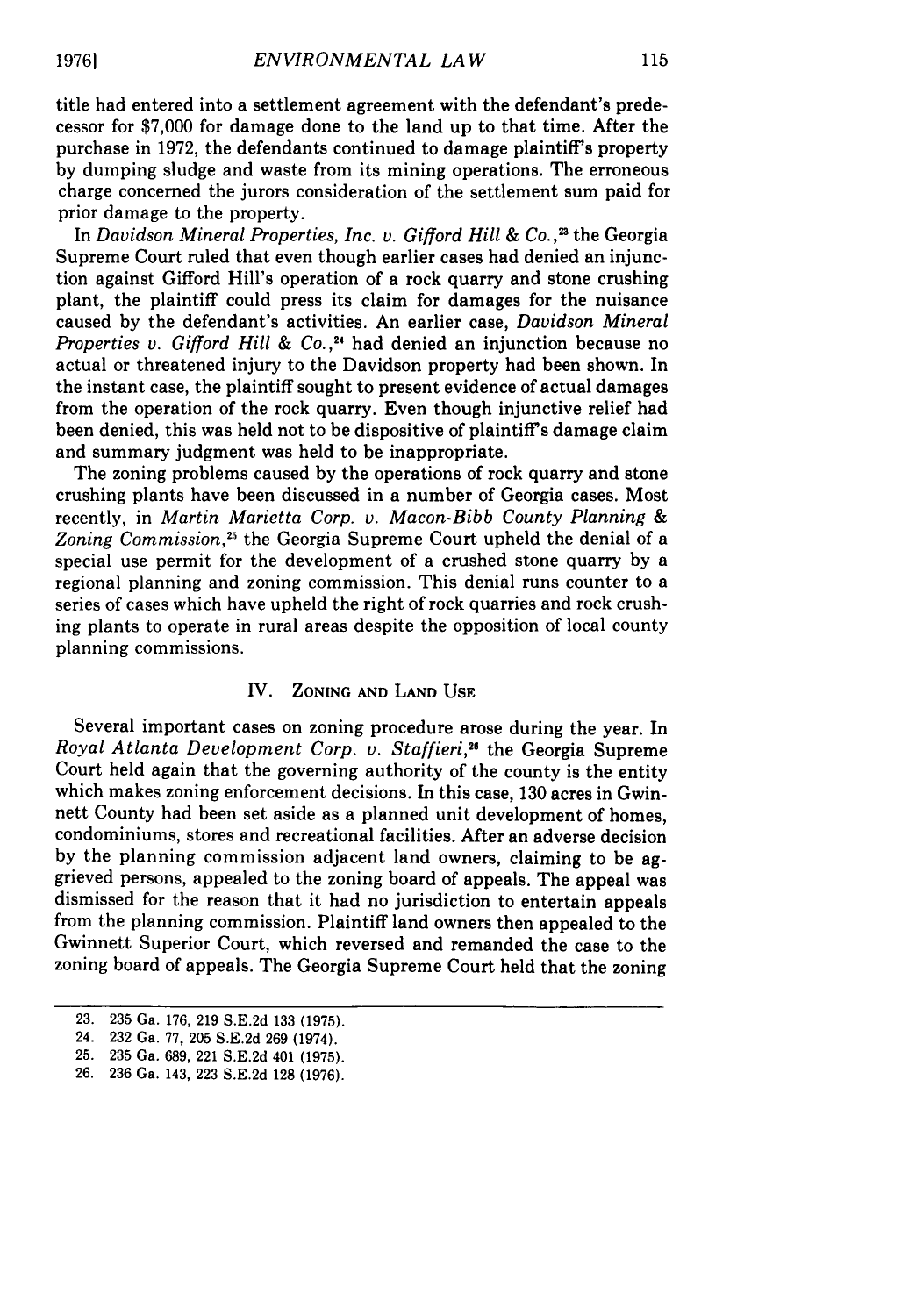board of appeals had been correct since zoning power clearly lies with the governing authority, the county board of commissioners. The planning commission serves as an expert agency whose only function is to advise the governing authority, the county board of commissioners, which must use its own discretion in enforcing the zoning ordinance. The court held that the approval of the planned unit development by the planning commission was not an enforcement decision and therefore was not subject to challenge at that point in time.

In *City of Douglasville v. The Willows, Inc. ,"7* the owner of a mobile home park sought to compel the Board of Commissioners of Douglas County to issue permits to place trailers on the remaining lots in a mobile home park. The city, which had allowed much of the area to be filled with mobile homes, refused to issue the permits despite the fact that the county plan designated the area in question as "R-5 mobile home park residential district." The court held this exercise of authority to be invalid as an abuse of discretion going beyond the limits of the ordinance.

In *Walker v. Duncan,28* the Georgia Supreme Court upheld the right of a purchaser of subdivision property to enforce a claim based on reliance on a subdivision plat which designated a lake area and park as open space. The court based its decision on the principle that when a developer sells lots according to a recorded plat, the grantees acquire an easement in any area set apart for their use. The recorded plat showing the open space around the lake was taken as an implied promise of the developer to preserve the area as a park. Furthermore, the court held that the designation of the open space also raised a presumption of intent to dedicate the area to the public.

#### V. WATER LAW

This term saw several applications of the conventional riparian principle which declares that the owners of the banks of waterways are entitled to have the water in the streams come to their land in its natural and usual flow and that flooding or obstruction caused by an unlawful interference constitutes a trespass. In *Trax, Inc. v. City of College Park,29* the city sued Trax for maintaining an obstruction on Sullivan Creek resulting in upstream flooding. The suit sought removal of the obstruction and restoration of the stream banks and bed to their original condition so that the watercould follow its natural drainage. At trial, the defendant sought to introduce evidence as to the economic gain gathered from the obstruction and the negligible damage done to the upstream riparians. However, the court refused to balance the equities, and entered judgment for the plaintiff city

<sup>27. 236</sup> Ga. 488, 224 S.E.2d 363 (1976).

<sup>28. 236</sup> Ga. 331, 223 S.E.2d 675 (1976).

<sup>29. 235</sup> Ga. 835, 221 S.E.2d 595 (1976).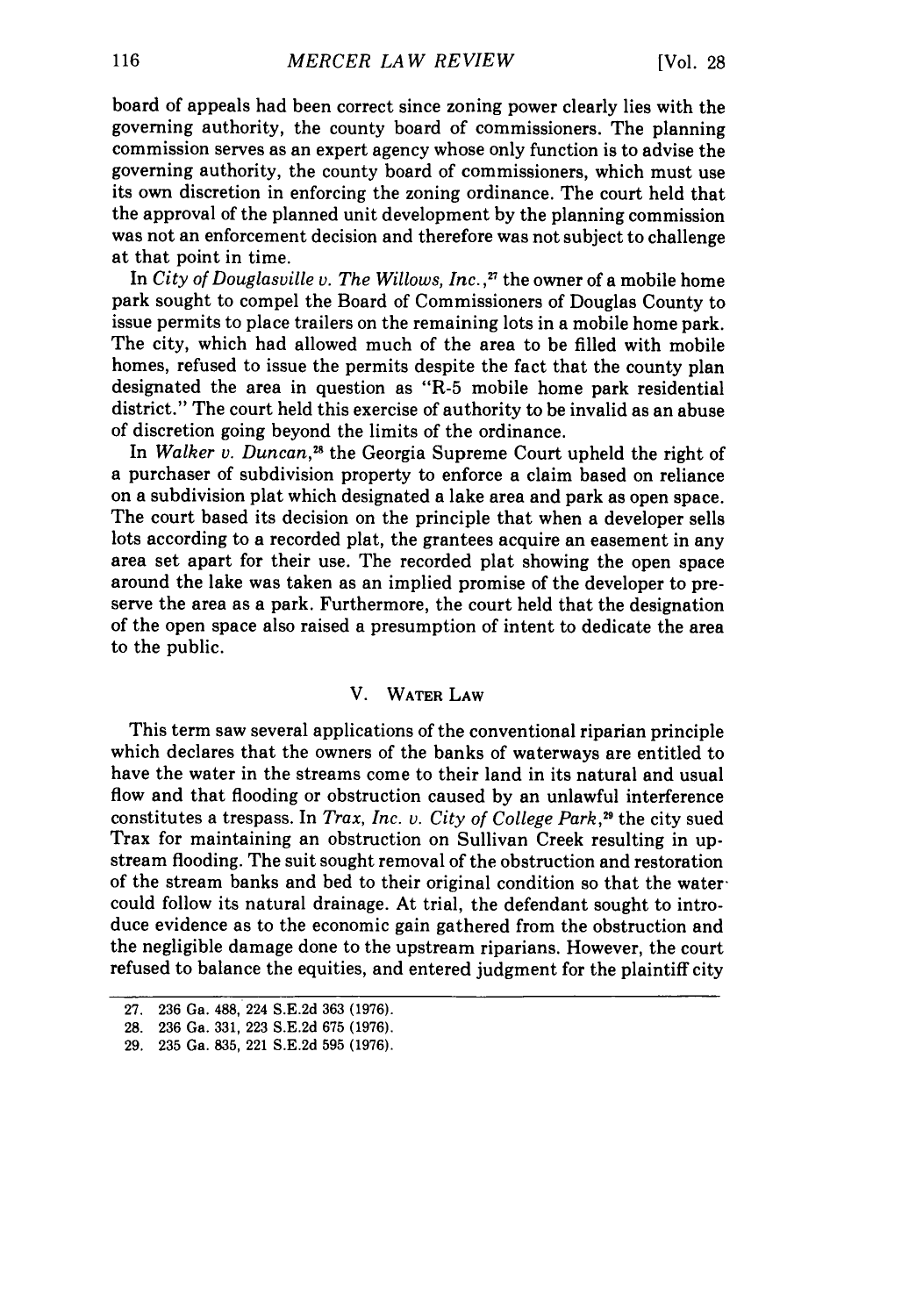holding that the damming was the major, if not the sole, proximate cause of potential upstream flooding. The Supreme Court of Georgia affirmed the trial court's directed verdict for the plaintiff city.

In *Weems v. Freeman*,<sup>30</sup> the plaintiff sued the adjacent owner of riparian property, together with a contractor and engineers doing work thereon, for flooding caused by increased surface runoff resulting from the upstream construction activity. The jury's award of \$50,000 damages and \$10,000 attorney's fees was modified by the supreme court on the basis of an out of court settlement with two of the joint tortfeasors which had the effect of releasing the third party that had remained in the suit. In the attempt to deal with such overbuilding in flood plains and increase in surface runoff waters, government agencies such as the Corps of Engineers and state governments have moved toward flood plain zoning.3 However, *Weems v. Freeman* indicates a significant use of the common law courts and traditional remedies by downstream riparians to protect their rights which may well be more effective than the complicated administrative system of sanctions against those who overbuild in the flood plain.

In *City of Rome v. Turk*,<sup>32</sup> the upstream modifier of the waterway was the city of Rome which pleaded sovereign immunity as a defense to the claim for damages to the downstream riparian. The Georgia Supreme Court found that the city's construction of the drainage ditch and modification of the surface water runoff patterns which resulted in water overflowing on plaintiff's property was a continuing nuisance and a willful trespass which entitled the plaintiffs to compensation for the taking or damaging of private property.

#### VI. **TRANSPORTATION**

Transportation controversies continued to play a major role in confrontation between environmental plaintiffs, property owners, and state officials. Although most of the controversies centered in federal forums, litigation concerning the development of Atlanta's rapid transit system, the new regional airport, and the state highway system spilled over into the state courts.

The continuing controversy over the location of Atlanta's regional airport reached the Georgia Supreme Court in *Citizens to Save Paulding County v. City of Atlanta.*<sup>33</sup> On June 17, 1975, the trial court denied injunctive relief to the plaintiffs who sought to bar the purchase of property for a new Atlanta regional airport in Paulding County. As no supersedeas bond

<sup>30. 234</sup> Ga. 575, 216 S.E.2d 774 (1975).

**<sup>31.</sup>** *See* **U.S.** Army Corps of Engineers, *Will the Flooding Ever Stop?,* METROPOLITAN **ATLANTA WATER RESOURCES STUDY GROUP NEWSLETTER,** April **1975, p. 1.**

**<sup>32. 235</sup>** Ga. **223, 219 S.E.2d 97 (1975).**

**<sup>33. 236</sup>** Ga. **125, 223 S.E.2d 101 (1976).**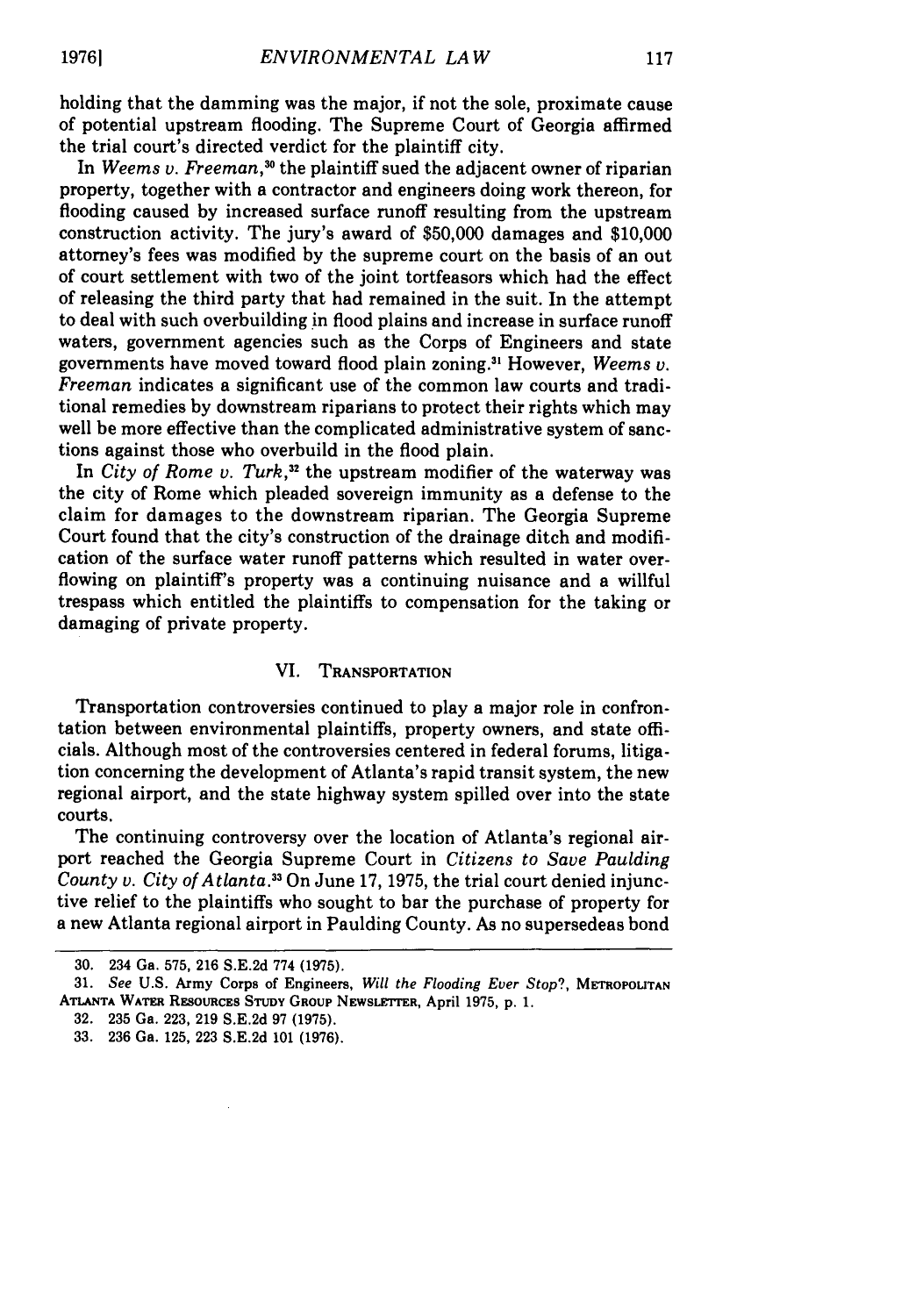was filed following the filing of judgment, the city consumated the contract, and the supreme court held the case to be moot. The Paulding County controversy has received extensive coverage in the press and in environmental publications, and on-going citizen's groups have been formed to continue litigation on other grounds **. 3**

In *Reed v. City of Atlanta,35* a condemnation proceeding brought **by** the City of Atlanta to obtain an avigation easement over Reed's land, the court considered the noise problems of Atlanta's present airport. A special master estimated damages of \$3,350 with further consequential damages of \$11,000. Both the city and Reed appealed for a de novo hearing in the Fulton County Superior Court, where the jury awarded Reed \$5,000 actual damages and no consequential damages. The Georgia Supreme Court affirmed the denial of Reed's motion for a new trial in an opinion which reviews the elements of proof in a noise pollution case. The court refused to permit Reed to show the noise levels in his building as they related to the Occupational Safety Health Standards regulations, but did allow him to show the noise level within and outside the building during the period when aircraft were overhead, together with evidence that such noise levels would disturb sleep, interfere with communication, and cause annoyance, hearing loss, physical injury, and pain.

Challenges to the constitutionality of the Metropolitan Atlanta Rapid Transit Authority (MARTA) were rebuffed again in *Henderson v. Metropolitan Atlanta Rapid Transit Authority,36* in which the court held that the amendment establishing MARTA which had received the vote of the substantial majority of voters in Fulton and DeKalb counties did not need submission to the voters of the entire state. In the *Henderson* case, the plaintiffs argued that the state had improperly submitted the question to the voters because an environmental impact statement had not yet been filed. Environmental impact statements are a requirement of federal law and a condition precendent to the beginning of any major federal project which significantly affects the human environment. The Georgia Supreme Court acknowledged that an environmental impact statement would be required in due course, but held that the filing of the statement was not a prerequisite to the holding of the election. The environmental impact statement was seen as being a condition precedent to the taking of federal action concerning MARTA and not to the Georgia voters' approval of the proposal.

Several federal cases concerning the Georgia projects discussed the timing and need for environmental impact statements. In *Atlanta Coalition on the Transportation Crisis v. Atlanta Regional Commission37* and

<sup>34.</sup> *See* J. Dunn, *Takeoff and Landing in Atlanta,* **SIERRA CLUB BULLETIN,** March 1976, Vol. 61, No. 3, at 16.

<sup>35. 136</sup> Ga. App. 193, 220 S.E.2d 492 (1975).

<sup>36. 236</sup> Ga. 849, 225 S.E.2d 424 (1976).

<sup>37. 8</sup> ERC 1116 (N.D. Ga. 1973).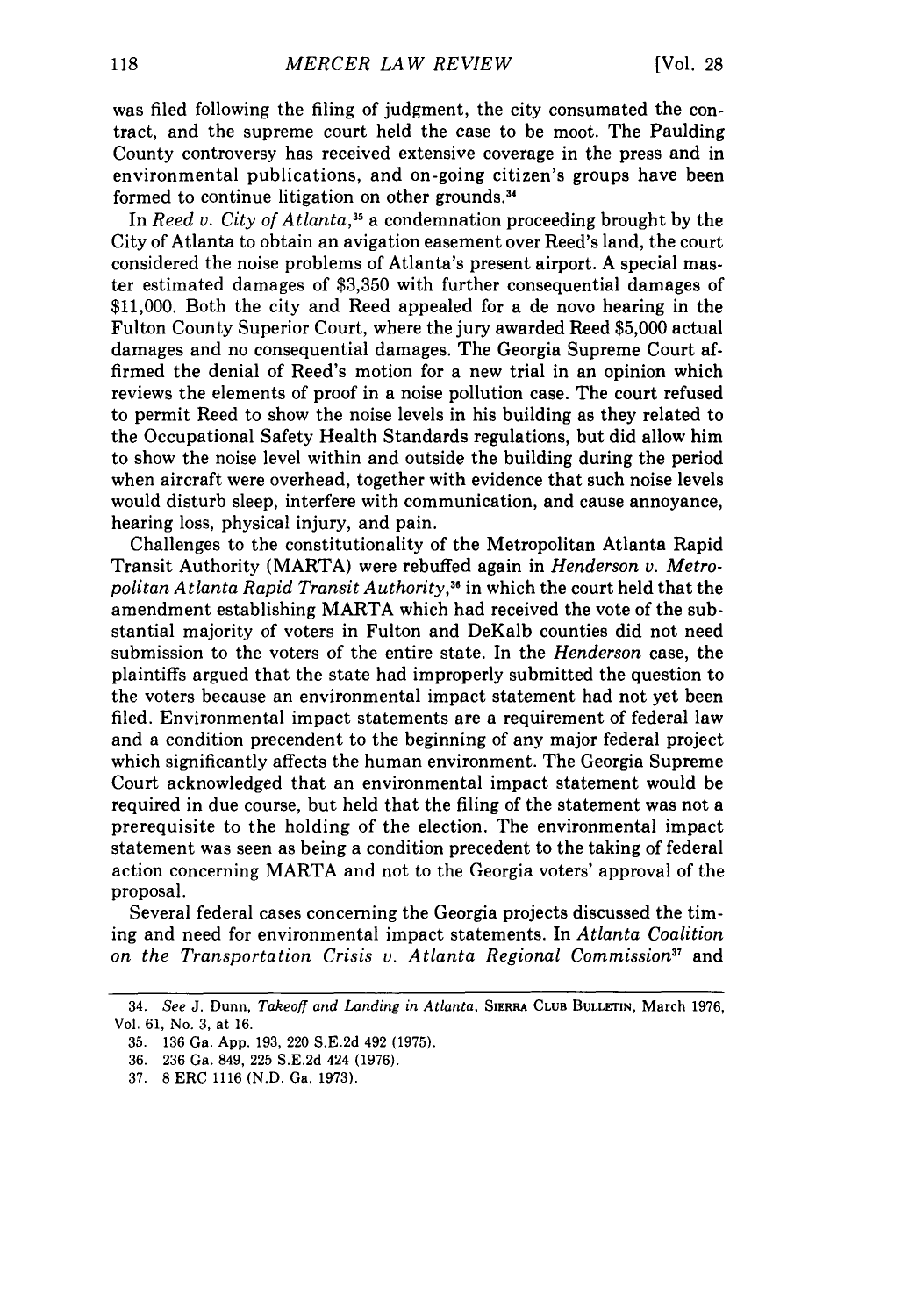*Citizens for Food and Progress, Inc. v. Musgrove,38* the U.S. District Court refused relief on the ground that the proposals (the West Georgia Limited Access Highway and the Atlanta Regional Commission's publication of a systems plan identifying future transportation corridors) were state financed and controlled projects which did not require an environmental impact statement. A contrary conclusion was reached in *Hawthorn Environmental Preservation Association v. Coleman,39* which held that a statement must be filed on the Newnan bypass even though the Georgia Department of Transportation claimed that no federal funds were involved. The court found that the bypass was only one segment of a larger project which was federal in nature and, for which, compliance with the requirements of the National Environmental Policy Act and the National Historical Preservation Act was necessary.

In Pye v. Department of Transportation of the State of Georgia,<sup>40</sup> the United States Court of Appeals for the Fifth Circuit held that a plaintiff whose land had been condemned in state court proceedings had no standing to claim damages or restitution under the National Environmental Policy Act since NEPA has no provision for awarding damages, but is rather a remedy for judicial review of substantive agency decisions on projects which may affect the environment.

#### VII. LEGISLATION

The most significant action of the 1976 General Assembly was the adoption of an editorial revision of the state constitution which was drafted to resolve the uncertainties in Georgia planning law. It was ratified by the voters in the Fall 1976 General Election. Three judicial doctrines have interacted to create past uncertainty: an unusually broad interpretation of the taking clause which sacrifices the public interest to private rights; a uniquely narrow definition of the state's police power which demands specific constitutional grants for zoning laws; and a confusing reading of the home rule provisions of the Georgia Constitution which suggest that only local governments are empowered to enact planning laws which restrict land use." The use of these three doctrines by the Georgia Supreme Court in years past has resulted in a line of decisions unfriendly toward planning laws. The General Assembly has moved to dispel these doubts by rewording the provisions effecting regional planning in the new constitution. Article III, Section VIII which reaffirms the police power of the state declares:

#### GENERAL ASSEMBLY: EXERCISE OF POWERS

Paragraph III. *Police Power.* The exercise of the police power of the state

**19761**

<sup>38. 397</sup> F. Supp. 397 (N.D. Ga. 1975).

<sup>39.</sup> Civil Action No. 76-581A (N.D. Ga. Judgment and Order filed April 30, 1976).

<sup>40. 513</sup> F.2d 290 (5th Cir. 1975).

<sup>41.</sup> See discussion in W. Futrell, supra note 3, at 85-120.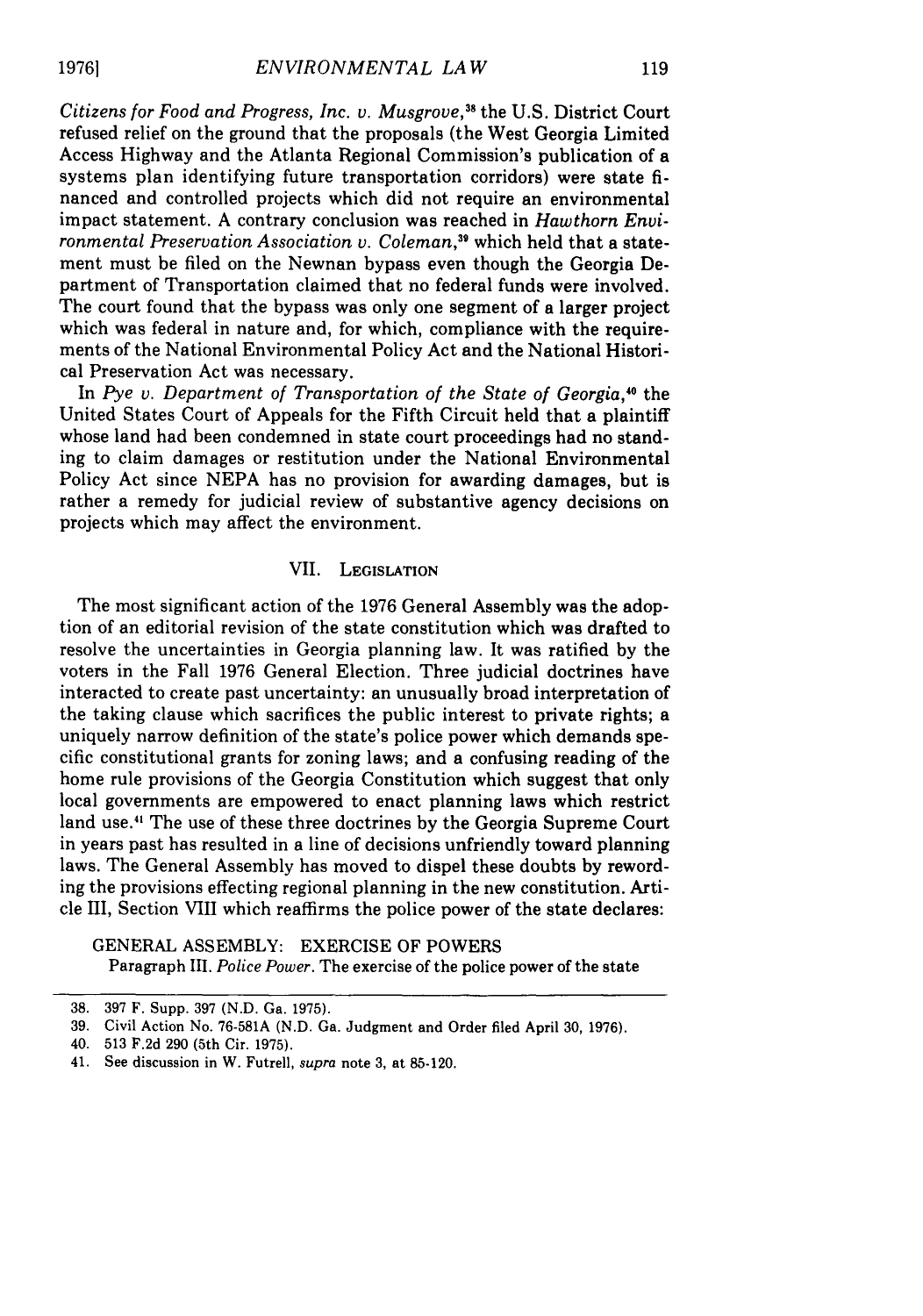shall never be abridged, nor so construed as to permit the conduct of business in such manner as to infringe the equal rights of others, or the general well-being of the State.

Paragraph **HIA.** *Restrictions upon Land Use for the Protection of Natural Resources, Environment and Vital Areas.* The General Assembly shall have the authority to provide restrictions upon land use in order to protect and preserve the natural resources, environment and vital areas of this state.<sup>42</sup>

This affirmation would clarify the General Assembly's power to pass a broad based comprehensive environmental protection law such as Florida's Environmental Land and Water Management Act<sup>43</sup> or the American Law Institute's Model Land Development Code."

The concern with the General Assembly's power to pass general laws concerning land use is based upon a confused interpretation of the home rule provisions of the Georgia Constitution enunciated in the 1969 supreme court decision in *Johnston v. Hicks.4 <sup>5</sup>*In that case the supreme court interpreted the new home rule provisions of the constitution which delegates all zoning activity to local governments. The court held that a local law passed by the General Assembly which conflicted with a county zoning ordinance was invalid. Nowhere in the opinion is it suggested that a general law concerning planning would be invalid. Nevertheless, some commentators have read the *Johnston* case as broadly as possible and have suggested that general resource regulation laws such as the Coastal Marshlands Protection Act<sup>46</sup> would be unconstitutional.<sup>47</sup>

The General Assembly adopted clarifying language to remove any doubt as to the validity of general laws affecting natural resource, land use, and environmental planning. Article IX, Section IV of the proposed constitutional revision, entitled "General Provision Applicable to Local Governments," states:

Except as otherwise provided in this paragraph as to planning and zoning, nothing contained within this Paragraph shall operate to prohibit the General Assembly from enacting general laws relative to the above subject matters or to prohibit the General Assembly by general law from regulating, restricting or limiting the exercise of the above powers, but, the General Assembly shall not have the authority to withdraw any such powers. The General Assembly shall act upon the above subject matters only by general law. If population is used as a basis for classification for the applicability of any act to any political subdivision or subdivisions of

47. *See, e.g.,* Abbot, *Some Legal Problems Involved in Saving Georgia's Marshlands, 7* GA. **ST.** B. J. 27 (1970).

<sup>42.</sup> Ga. Laws, 1976, p. 1198, at 1218.

<sup>43.</sup> **FLA. STAT. ANN.** § 3801 *et. seq.* **(1975).**

<sup>44.</sup> ALI Model Land Development Code (April 1975 draft).

<sup>45. 225</sup> Ga. 576, 170 S.E.2d 410 (1969).

<sup>46.</sup> GA. **CODE ANN.** § 45-136 *et. seq.* (1974).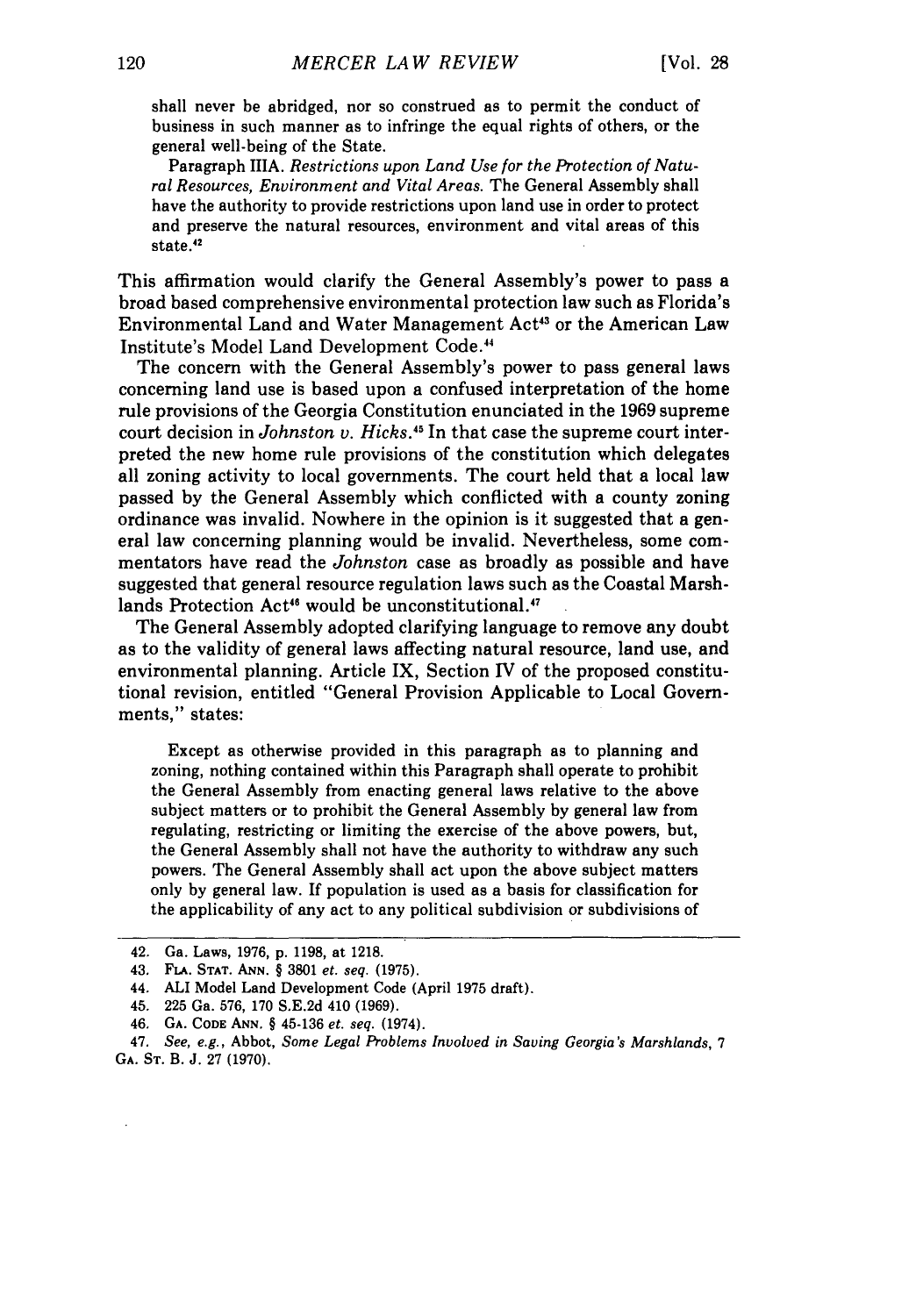this State on the above subject matters, the Act shall apply only to political subdivisions of less than a specified population or shall apply to political subdivisions of more than a specified population. The General Assembly shall not, in any manner regulate, restrict, or limit the power and authority of any county, municipality, or any combination thereof, to plan and zone as herein defined.'

The intent of the General Assembly is to remove the judicial cloud over natural resources, land use and environmental planning laws. The proposed constitutional revision makes it clear that local decisions will be in local hands as the zoning function is vested in local authorities; however, the General Assembly's power to pass general laws concerning planning is affirmed.

Most of the press and public coverage of proposed natural resource legislation concerned two bills subordinating wildlife protection to local agricultural interests. One authorized beehive owners to destroy bears under certain conditions,<sup>49</sup> and the other authorized the Department of Natural Resources to issue permits to farmers permitting them to kill deer causing damage to their crops.<sup>50</sup> Both of these bills, which caused intensive lobbying on the part of agricultural forces and wildlife protection spokesmen masked the General Assembly's positive achievements. The Off-Road Vehicle Act of 1975,<sup>51</sup> is a first step toward regulation of what has become a nuisance in many rural and forested areas of the state. Section IV of the Act makes it a misdemeanor punishable by fine to operate an off-road vehicle on any private property without the express written permission of the owner or his agent, or to operate a vehicle without operative brakes, mufflers, or other silencing equipment. The authority of local officials to adopt ordinances and rules consistent with state law or regulations regulating the time periods and zones of use for off-road vehicles is recognized.

Amendments to the Oil and Gas Deep Drilling  $Act^{52}$  provide for the spacing of wells and better conservation practices by the Georgia Department of Natural Resources. The Hazardous Radiation Control Act<sup>53</sup> designates the Department of Human Resources as the agency in charge of the state's radiation monitoring program and the Department of Natural Resources as the agency in charge of radioactive wastes. Another significant development was the creation of the Georgia Council for Energy Resources composed of 11 members drawn from various state line agencies and the Georgia Office of Energy Resources within the Office of Planning and Budget.<sup>54</sup> The Office is charged with the preparation of data relating

- 49. Ga. Laws, 1976, p. 475.
- **50.** Ga. Laws, 1976, p. 645.
- 51. Ga. Laws, 1976, p. 330.
- 52. Ga. Laws, 1976, p. 544.
- **53.** Ga. Laws, 1976, p. 1567.
- 54. Ga. Laws, 1976, p. 1740.

<sup>48.</sup> Ga. Laws, 1976, p. 1198, at **1312.**